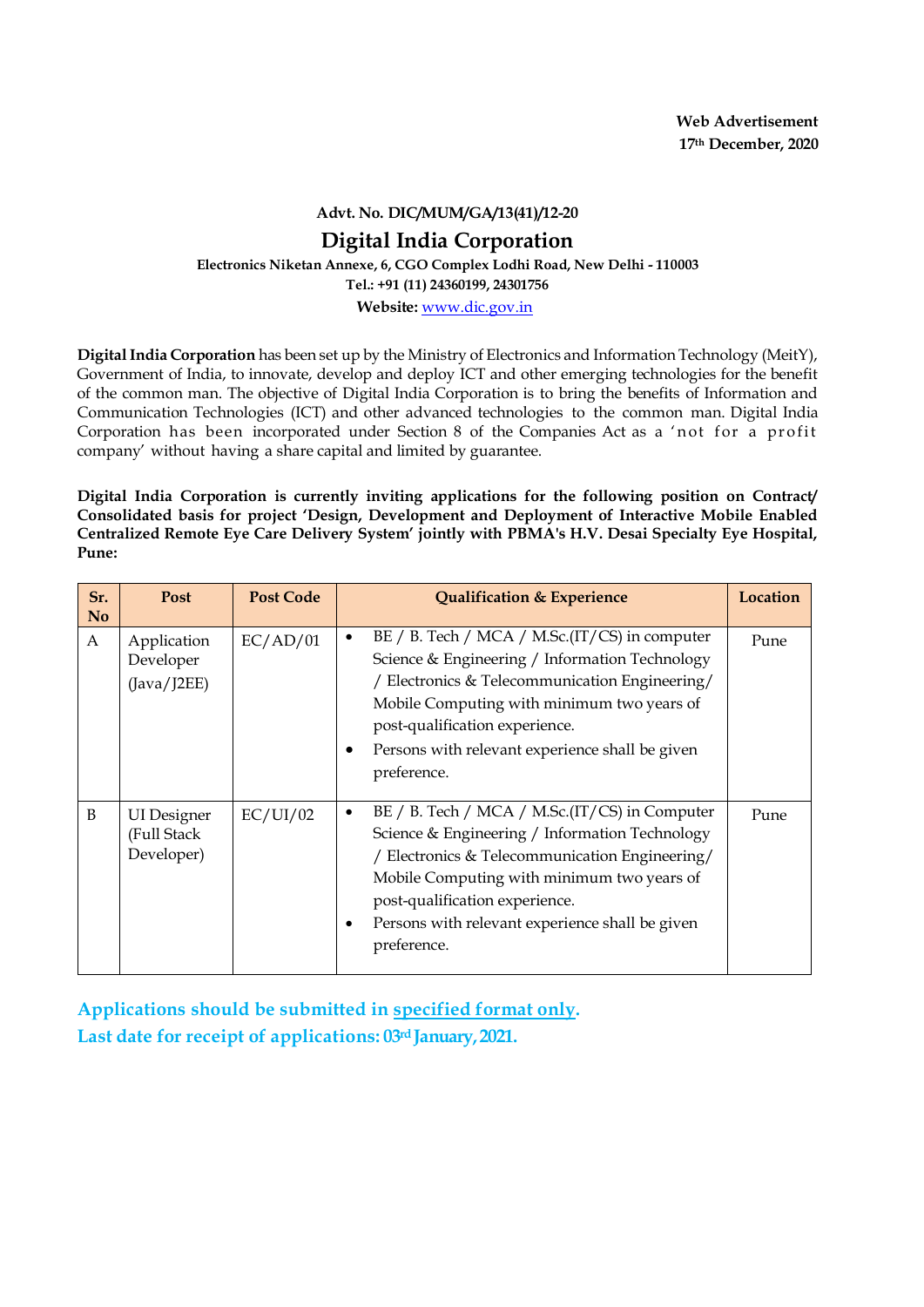# **Detail of the Post - Application Developer (Java/J2EE)/ EC/AD/01**

| Job Title & Code: | Application Developer (Java/J2EE)/<br>EC/AD/01 | <b>Job Category:</b>    | Contract Basis -<br>Consolidated |
|-------------------|------------------------------------------------|-------------------------|----------------------------------|
| Location:         | Pune                                           | <b>Travel Required:</b> | Yes                              |
| No of Post        | 01                                             | <b>Position Type:</b>   | <b>Full Time</b>                 |

#### **Job Description**

#### **Role and Responsibilities**

- Write clean, responsive, and scalable code to make websites and applications function.
- Participation in understanding of UI, cross-browser compatibility, general web functions and standards.
- Planning and delivering software platforms used across multiple products and organizational units.
- Web Applications/Services development using programming languages such as Java/J2EE, HTML, CSS, JavaScript, JQuery, REST, SOAP, and API's.
- Interact with team members and to prepare usable documentation throughout the development cycle

### **Qualifications and Experiences**

- BE / B. Tech / MCA / M.Sc.(IT/CS) in Computer Science & Engineering / Information Technology / Electronics & Telecommunication Engineering/ Mobile Computing with minimum two years of postqualification experience.
- Persons with relevant experience shall be given preference.

#### **Required Skill Set**

- Experience in HTML/XHTML, Java/J2EE, CSS, JavaScript, JQuery
- Experience in Server Architecture
- Experience with server-side frameworks such as python, ruby, php, Java, etc.
- **Experience with database systems such as My SQL and Oracle**
- Excellent in Web Programming Skills, Cross-browser Compatibility, Security Principles, Object-Oriented Design, Web Services (REST/SOAP), Multimedia Content Development, API's

#### **Desirable Skill Set**

- Solid knowledge and experience in programming applications.
- Proficient in Java/J2EE, JavaScript, HTML, CSS, My SQL etc.
- Ability to thrive in a fast-paced environment.
- Solid ability in both written and verbal communication.
- Knowledge of programming language and technical terminology.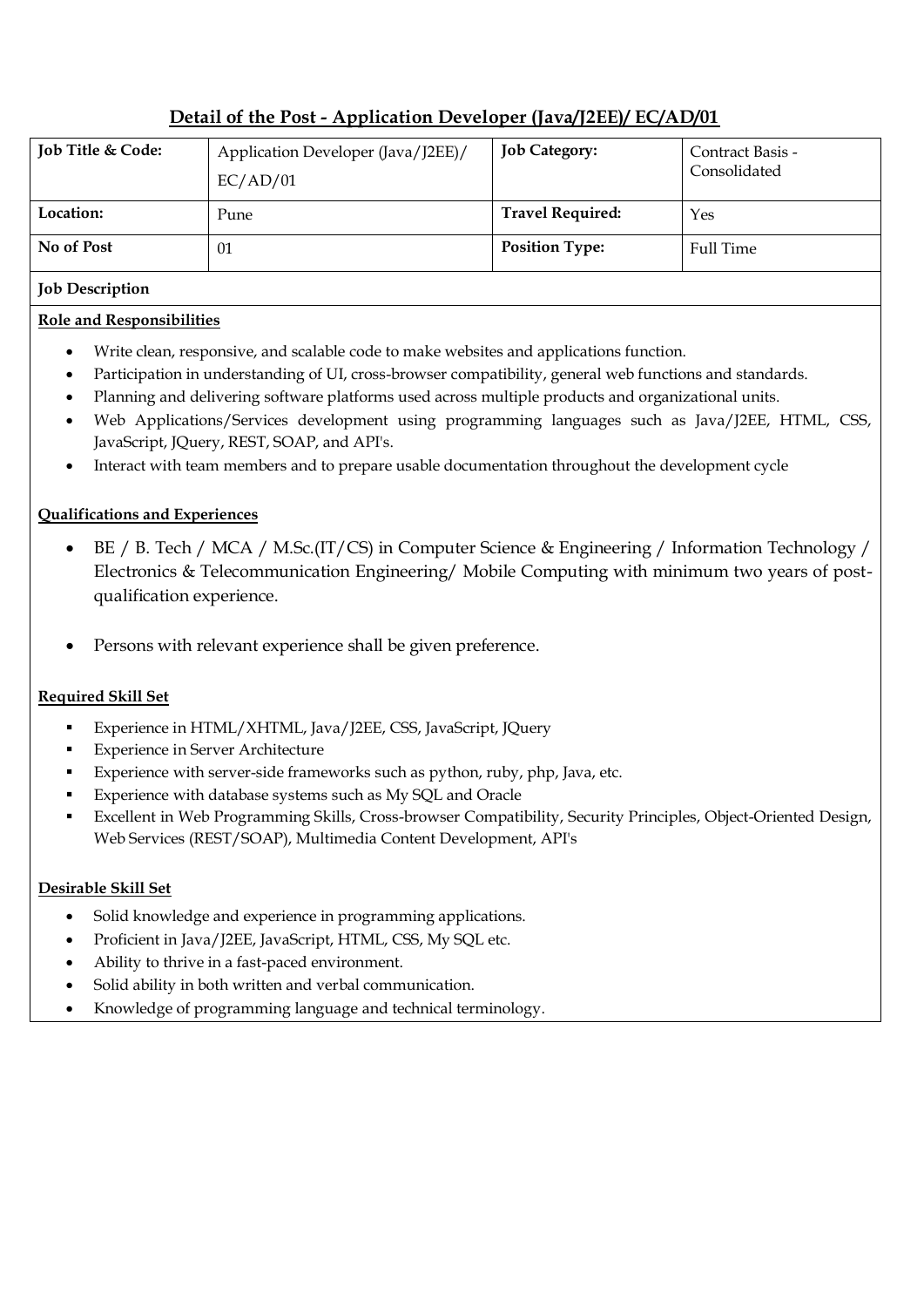## **Details of the Post - UI Designer (Full Stack Developer) /EC/UI/02**

| <b>Job Title &amp; Code:</b> | UI Designer (Full Stack Developer) /<br>EC/UI/02 | <b>Job Category:</b>    | Contract Basis -<br>Consolidated |
|------------------------------|--------------------------------------------------|-------------------------|----------------------------------|
| Location:                    | Pune                                             | <b>Travel Required:</b> | Yes                              |
| No of Post                   | 01                                               | <b>Position Type:</b>   | Full Time                        |

#### **Job Description**

### **Role and Responsibilities**

- Design and implementation of the overall architecture of the web and mobile application.
- Participating in the design and creation of scalable software viz. writing clean, functional code on the front- and back-end
- Ensuring the entire stack is designed and built for speed and scalability, maintain quality and ensure responsiveness of applications.
- Collaborate with the rest of the engineering team to design and launch new features.
- Design and implementation of continuous integration and deployment.

### **Qualifications and Experiences**

- BE / B. Tech / MCA / M.Sc.(IT/CS) in Computer Science & Engineering / Information Technology / Electronics & Telecommunication Engineering/ Mobile Computing with minimum two years of postqualification experience.
- Persons with relevant experience shall be given preference.

#### **Required Skill Set**

- **Proven experience as a full stack developer or similar role**
- Experience of UI Design for desktop and mobile applications
- Knowledge of multiple front-end languages and libraries (e.g. HTML/ CSS, JavaScript, XML, jQuery)
- Knowledge of multiple back-end languages (e.g. C#, Java, Python) and JavaScript frameworks (e.g. Angular, React, Node.js)
- Familiarity with databases (e.g. MySQL, MongoDB), web servers (e.g. Apache) and UI/UX design

#### **Desirable Skill Set**

- Writing UI Design, HTML, CSS, and JavaScript. Being up on latest practices is a must, e.g., HTML5, CSS3, JQuery, Angular-JS, Java Script etc.
- A relevant UI design & back-end programming language e.g., PHP, JavaScript, Python, Ruby etc.
- Database design and management, including being up on the latest practices and associated versions.
- Familiarity with a relevant and globally supported framework—both front-end and back-end.
- Work across multiple teams with Android developers, Hybrid developers and Server side developers to develop solutions to securely transfer data between the native mobile app and the middleware.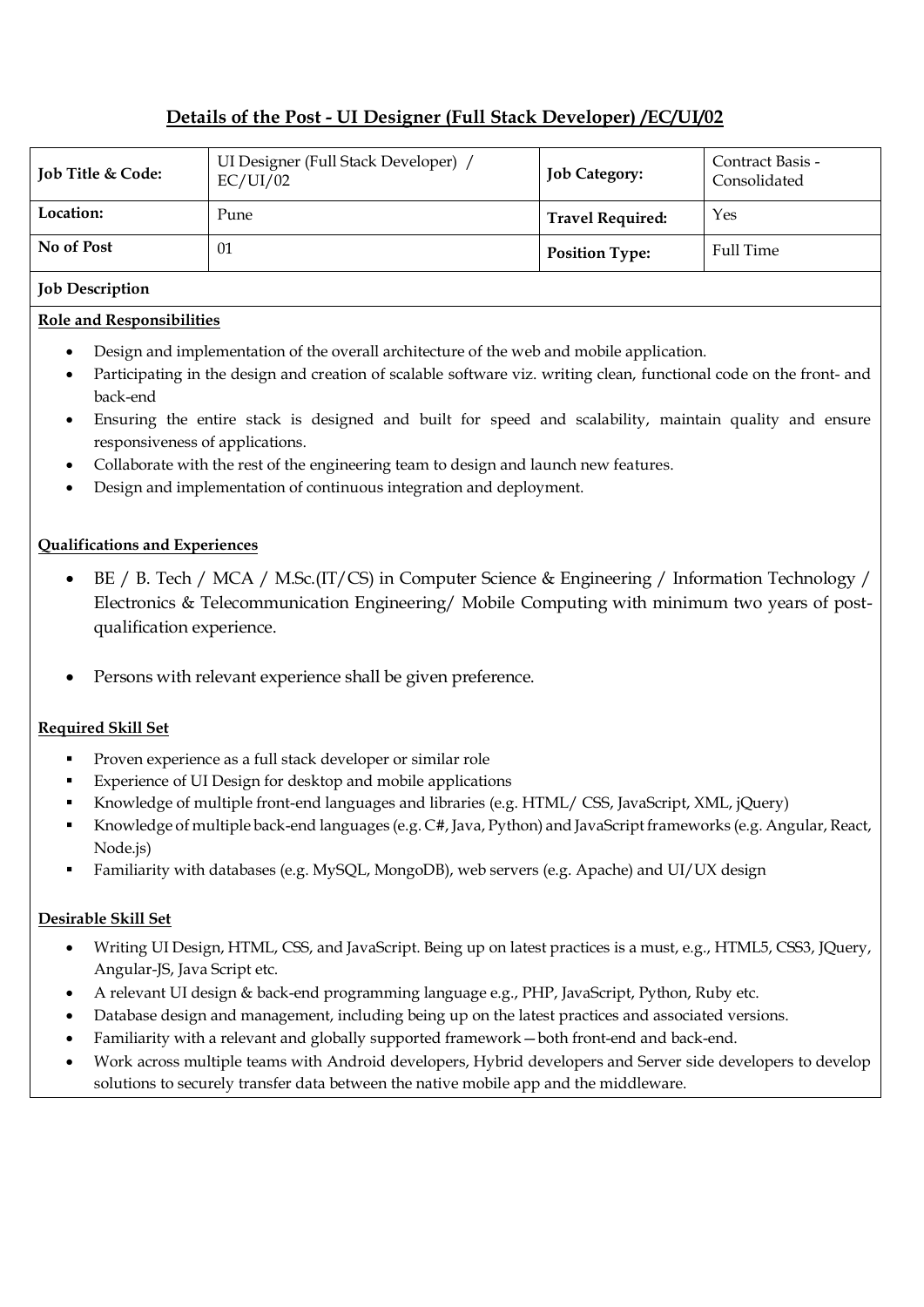## **General Conditions applicable to all applicants covered under this advertisement:**

- 1. For each post, a separate applicationis necessary. The candidate should clearly mention the post and state along with the post code clearly on the envelope / email of the application
- 2. Those candidates, who are already in regular or contractual employment under Central / State Government, Public Sector Undertakings or Autonomous Bodies, are expected to apply through proper channel or attach a 'No Objection Certificate' from the employer concerned with the application. Or produce No objection Certificate at the time of Interview.
- 3. The years of experience mentioned as requirement shall be of post-qualification for all posts.
- 4. Digital India Corporation reserves the right to fill all or some or none of the positions advertised without assigning any reason as it deems fit.
- 5. Digital India Corporation reserves the right to fix threshold of standards for screening. Written examination would be conducted where necessary at the discretion of Digital India Corporation. Only short listed candidates shall be invited for selection interviews.
- 6. All the Positions are purely temporary in nature for the project of Digital India Corporation and the appointees shall not derive any right or claim for permanent appointment at Digital India Corporation or on any vacancies existing or that shall be advertised for recruitment by Digital India Corporation in future.
- 7. Digital India Corporation reserves the right to terminate the appointments of all positions with a notice of one month or without any notice by paying one month's salary in lieu of the notice period.
- 8. Preference would be given to the candidates having working experience in the respective state for which the candidate has applied for.
- 9. The maximum age shall be as on the last date of receipt of the applications. Screening of applications will be based on qualifications, age academic record and relevant experience.

## **Guidelines for Submission of Application for all the applicants:**

Interested candidates who fulfill the necessary requirements may **download the application** form from \_\_\_\_\_\_\_\_\_\_\_\_\_\_\_\_\_\_\_\_\_, and apply in the prescribed format and manner along with copies of certificates (regarding proof of age, qualification, experience, etc.) and submit / send the same in a sealed envelope, super scribing the envelope:

**"Application for the post of & Post Code\_\_\_\_\_\_\_\_\_\_\_\_", to reach the undersigned on or before the closing date of receipt of application**.

#### **Address for Submission of Application –**

**Sr. General Manager (Admin./HR) Digital India Corporation Electronics Niketan Annexe, 6, CGO Complex Lodhi Road New Delhi – 110003 Tel.: +91 (11) 24360199, 24301756**

a. An advance copy of the application can also be submitted through email along with the scanned copy of the application in the prescribed format along with the copies of the certificates (regarding proof of age, qualification, experience, etc.) to the following email:– [dicadmin-hr@digitalindia.gov.in](mailto:dicadmin-hr@digitalindia.gov.in)

The Subject of the email should clearly mention "Application for the post of  $\frac{1}{\sqrt{2\pi}}$ **Post Code\_\_\_\_\_\_\_\_\_\_\_\_"**